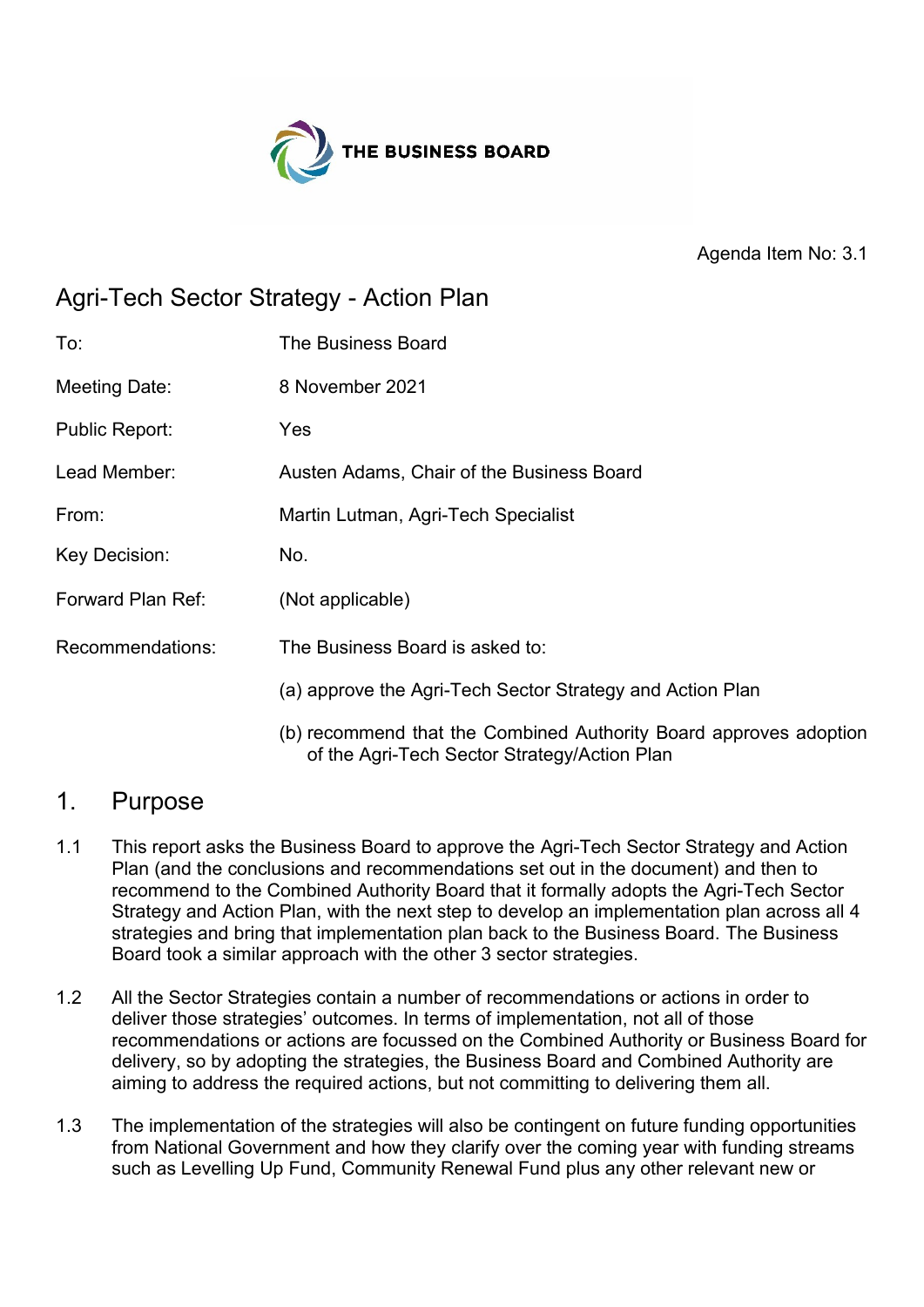existing funding policies. The adopted sector strategies will provide the basis upon which bids and proposals can be constructed.

- 1.4 Any interventions subsequently prioritised for delivery by the Business Board will require Officers to work up business cases and submit bids to secure funding from future funding streams, such as the UK Shared Prosperity Fund (SPF) in 2022.
- 1.5 Any business cases or bids developed will be brought back to future Business Board meetings for approval and recommendation to the Combined Authority Board to submit to secure funding.
- 1.6 The sector strategies and their overall implementation plan, once developed, will also provide opportunity to feed into content development of refresh of the Local Industrial Strategy (LIS) or any replacement of the LIS.

## 2. Background

- 2.1 Agri-Tech was featured as one of four important sectors in the Local Industrial Strategy.
- 2.2 Promar International Ltd was commissioned by the Cambridgeshire and Peterborough Combined Authority (CPCA) in 2020 to produce a strategy to guide the Business Board in its decision making and development of investment into this important sector. This would emulate strategies produced for the other key sectors highlighted in the Local Industrial Strategy. Promar's report describing requirements for an Agri-Tech Strategy was presented to the Business Board on 10 November 2020. A copy of Promar's report is linked in Section 8.1 of this report.
- 2.3 The Business Board concluded that although Promar's work had provided a helpful start in enabling the Business Board to understand the make-up, strengths and opportunities of the sector in the CPCA area, it was felt that a more succinct, focussed report was needed which set out a clearer set of recommendations which would enable the Business Board to focus its effort and future funding investment decisions. Agri-TechE (previously known as Agri-Tech East) was commissioned to deliver this work as it was considered to be the best placed organisation to do so.
- 2.4 Agri-TechE is a (membership) cluster organisation that brings together farmers and growers with scientists, technologists and entrepreneurs to create a global innovation hub in Agri-Tech. Members are located in the UK and overseas. Dr Belinda Clarke, Agri-TechE's Director, is a plant scientist and holds many Agri-Tech related positions including membership of the Eastern Agri-Tech Growth Initiative Programme Board.
- 2.5 Building on Promar's work, senior representatives from and with an interest and expertise in Agri-Tech were invited to a (virtual) workshop held on 24 September 2021, chaired by Dr Clarke. The aim of the workshop was to collect views and opinions on what the CPCA should do to fully support the area's Agri-Tech eco-system. Participants were asked to do some preliminary work ahead of the workshop. Those representatives that could not attend the workshop provided their contributions to Agri-TechE separately.

### 3. The Action Plan

3.1 In essence, Agri-TechE's report contains 14 possible interventions grouped around 5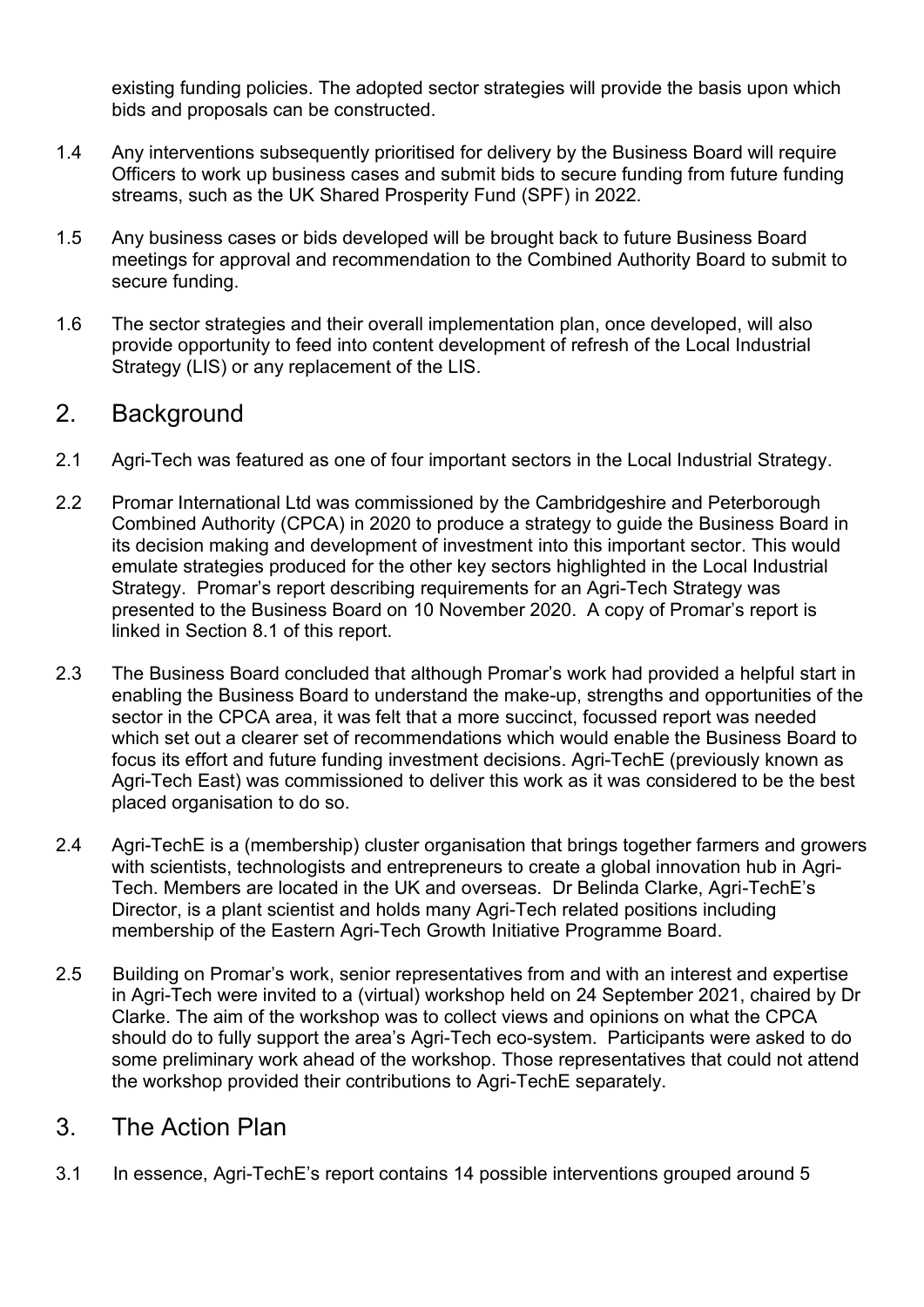recommendations. Under each recommendation there are several suggested actions. The main thrust of the report is that the CPCA geography is becoming globally renowned for Agri-Tech and stakeholders across the Agri-Tech value chain are clear that the opportunity to build on this excellence should not be missed.

- 3.2 Key intervention areas for consideration resulting from the stakeholder consultation include (i) providing an **enabling environment for "Agri-Tech" business scale-up**, (ii) specific support for **de-risking technology adoption by farmers**, (iii) **skills development and augmentation** and (iv) accelerating the **journey to net zero.**
- 3.3 In addition, there is appetite to develop a clear understanding of the assets within the CPCA area and using this to support the ongoing engagement with neighbouring LEPs (particularly New Anglia LEP and Lincolnshire LEP) to develop (v) a **robust shared regional narrative for Agri-Tech** to present to the world**.** We also suggest a possible overarching mechanism to enable greater leverage of the potential for **multi-disciplinary engagement around Agri-Tech**, to harness the synergies with other sectors such as health and life sciences, digital and advanced manufacturing.
- 3.4 The report encourages caution so as not to conflate "*agri-tech*" with "*agriculture*" or the wider "*agri-food supply chain.*" For the purposes of this report, Agri-TechE considered the Agri-Tech value chain to operate across fundamental and applied R&D and its commercial application on farm and in primary processing in packhouses, for example. Secondary processing (such as new product development by food companies, for example) is deemed out of scope.
- 3.5 A copy of the proposed Action Plan is linked in section 7.1 of this report. The five recommendations (and the suggested supporting actions) are set out in Appendix 5 of the Action Plan. Each has been colour coded in terms of importance and potential budget, subject to future funding opportunities.
- 3.6 If the Action Plan is approved and adopted by both the Business and Combined Authority Boards, the Action Plan will form part an overall implementation plan that will be developed for the four key sectors and presented to the Business Board together with appropriate business cases to bid for any possible future funding opportunities.

### Significant Implications

#### 4. Financial Implications

- 4.1 Adoption of the Action Plan does not have a direct financial implication. The next stage of developing the detail behind the potential implications into a case which could be put to the Business and/or Combined Authority Boards, will be undertaken using existing resources within the Combined Authority.
- 4.2 Individual interventions which require funding, or further support, will be brought back along with the case for investment for the Boards to consider.

### 5. Legal Implications

5.1 There are none at this point.